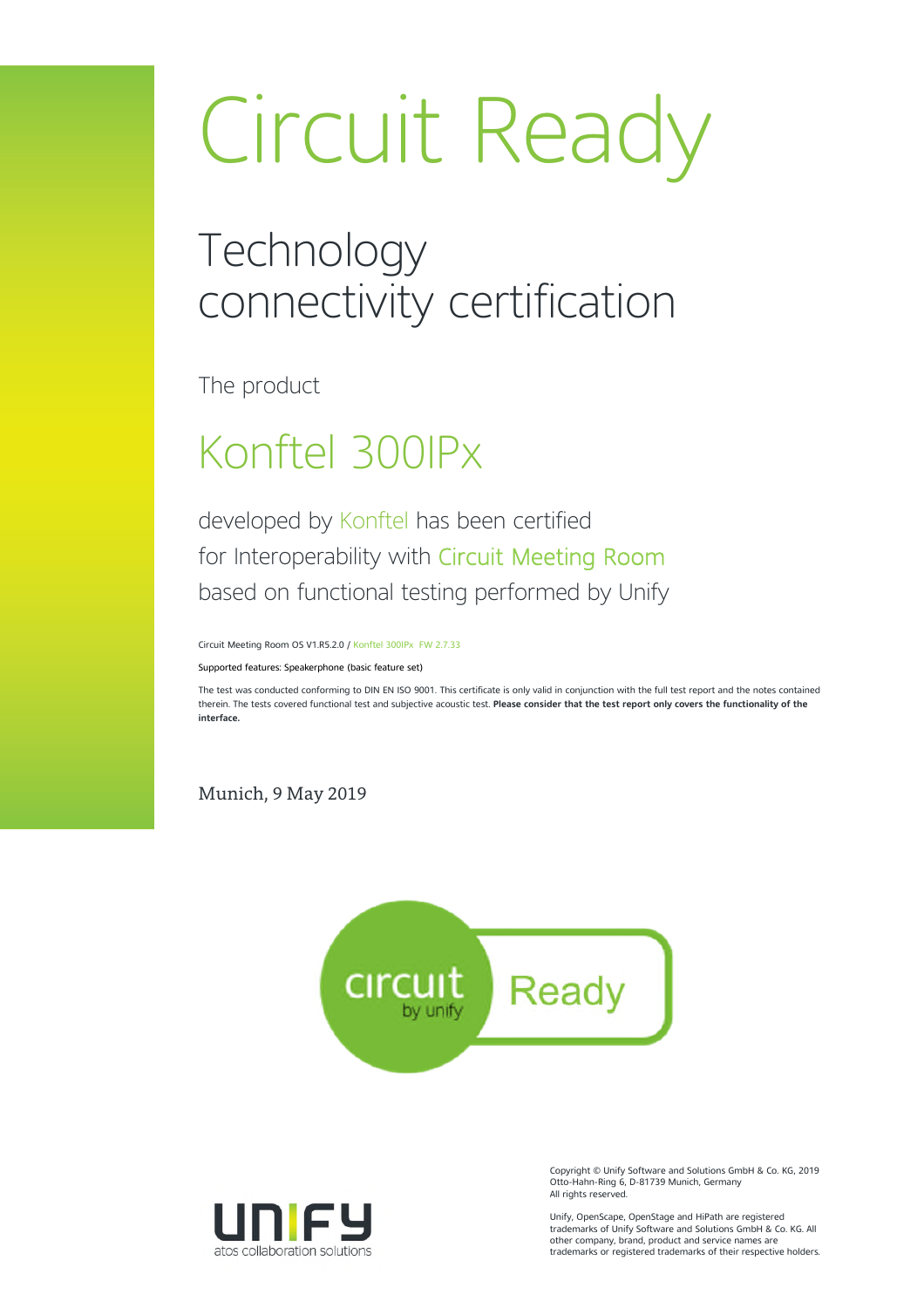# **Functional Test Report**

### **Circuit Meeting Room**

with

### **Konftel 300IPx**

| Author:  | Christian Kaehler |
|----------|-------------------|
| Version: | 1.0               |
| Status:  | Released          |
| Date:    | 09.05.2019        |



Copyright © Unify GmbH & Co. KG, 2019 Otto-Hahn-Ring 6, D-81739 Munich, Germany All rights reserved.

Unify, OpenScape, OpenStage and HiPath are registered trademarks of Unify Software and Solutions GmbH & Co. KG. All other company, brand, product and service names are trademarks or registered trademarks of their respective holders.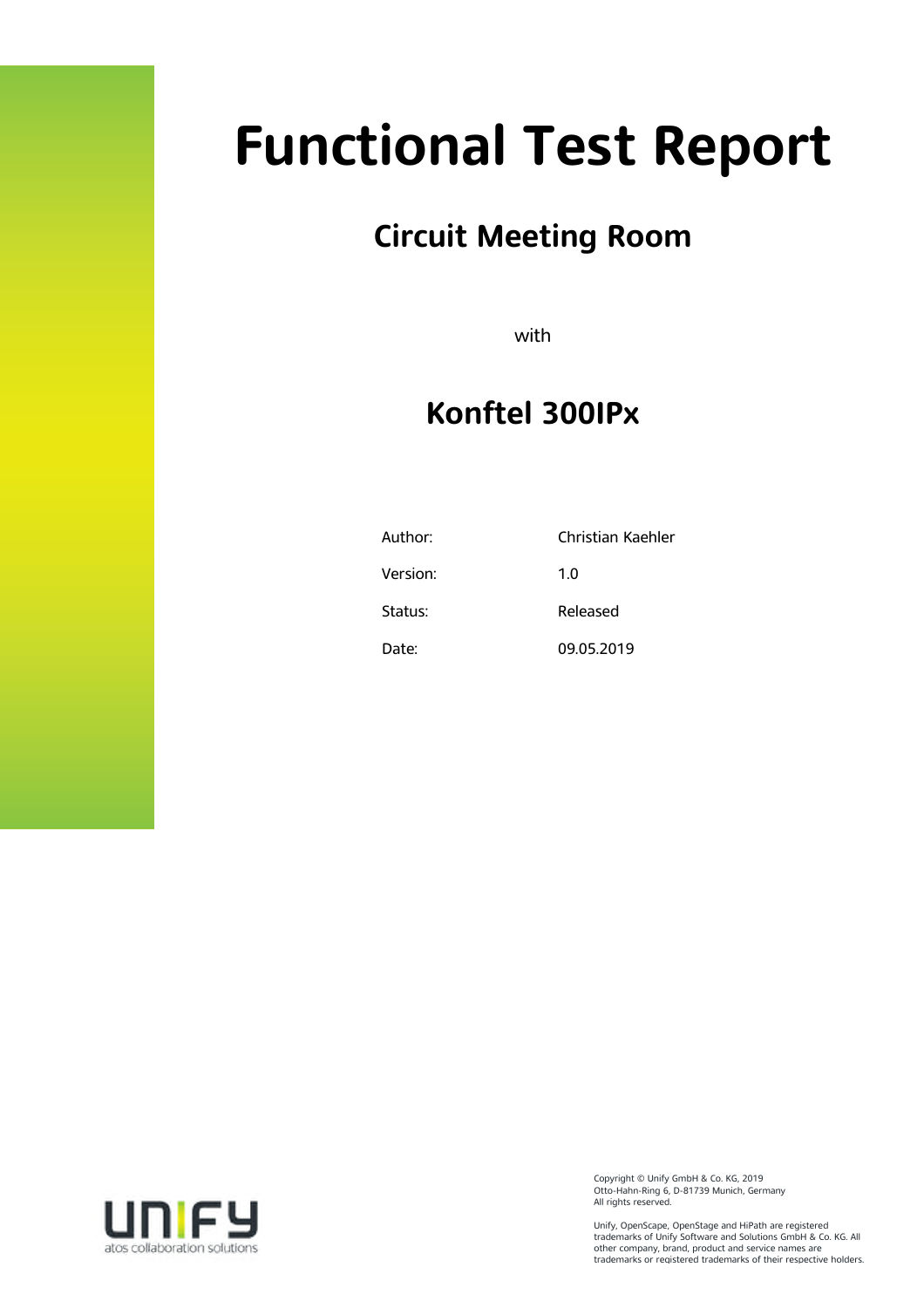#### **Table of Contents**

| 1. Overview               | 3              |
|---------------------------|----------------|
| 1.1. Executive Summary    | 3              |
| 1.1.1. Basic Equipment    | 3              |
| 1.2. Test Strategy        | 3              |
| 1.3. Test Result Summary  | 3              |
| 1.3.1. Problems           | 3              |
| 1.3.2. Restrictions       | 3              |
| 1.3.3. Remarks            | 3              |
| 1.3.4. Setup              | 3              |
| 2. Test Results in Detail | 5              |
| 2.1. Test cases           | 5              |
| 2.2. Remarks / Appendixes | 5              |
| 3. Confirmation           | $\overline{7}$ |

### *History of Change*

| Version | Date       | <b>Description</b> | <b>Name</b>              |
|---------|------------|--------------------|--------------------------|
| 1.0     | 09.05.2019 | Released           | <b>Christian Kaehler</b> |
| 0.1     | 04.04.2019 | <b>Draft</b>       | Christian Kaehler        |
|         |            |                    |                          |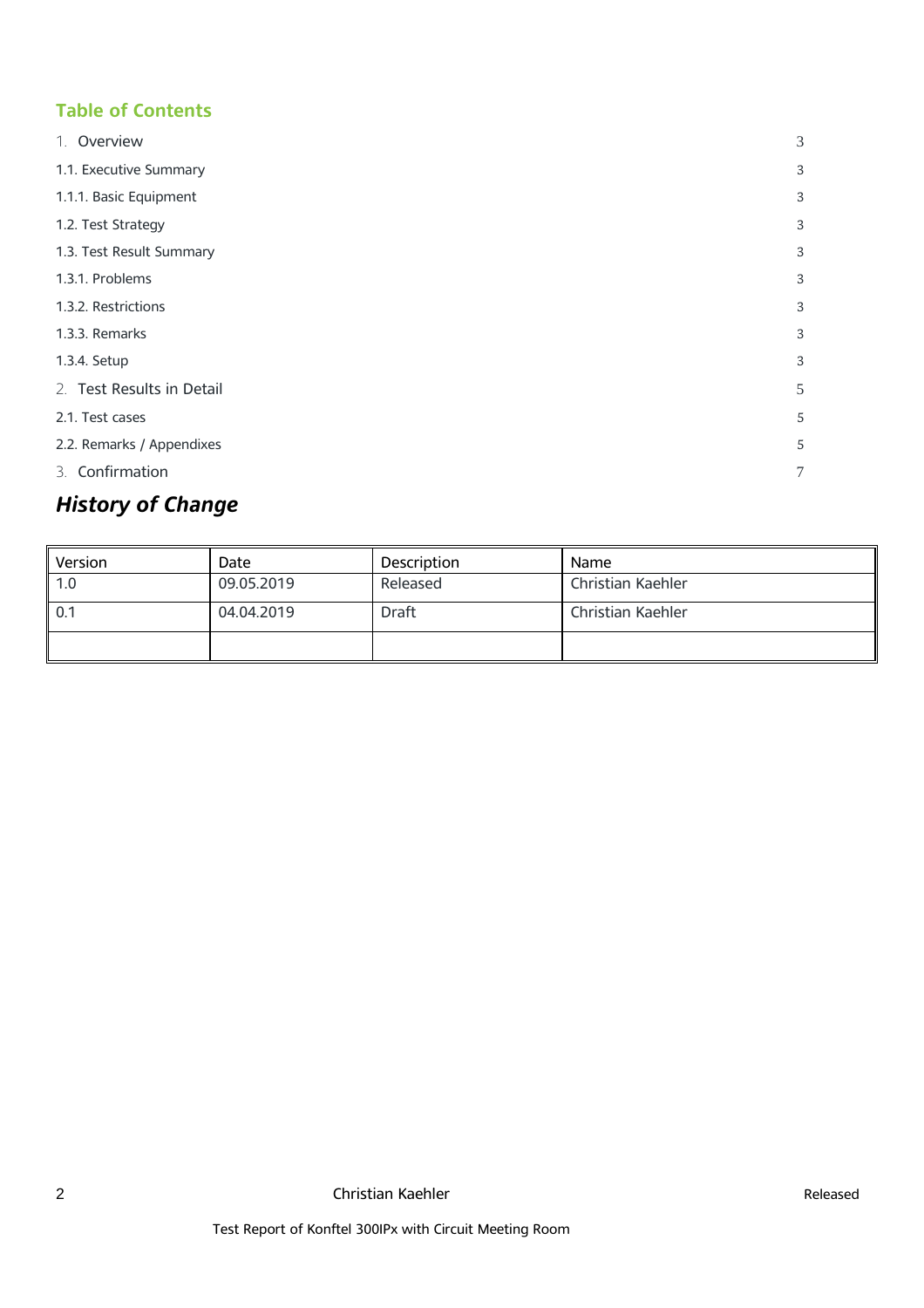## 1. Overview

#### **1.1. Executive Summary**

The functional tests were carried out at GVS (Global Vendor Support) test lab. The test cases are listed below. The test reports are automatically generated report.

#### 1.1.1. Basic Equipment

| <b>Test environment</b>                 |          |
|-----------------------------------------|----------|
| <b>Circuit</b>                          |          |
| <b>Circuit Meeting Room OS</b>          | V1R5.2.0 |
| <b>Circuit Meeting Room Application</b> | 1.2.4800 |
| <b>Product FW</b>                       | 2.7.33   |

#### **1.2. Test Strategy**

The certification test performed for Product is focused on audio basic functionality for

☐video

☒audio

#### ☐audio / video

The focus is on basic functionality and does not cover any quality measurements for audio or video streams. If additional features in the product are relevant for proper operation with Circuit Meeting Room then these are listed in the test cases.

#### **1.3. Test Result Summary**

For details please have a look at the test results

#### 1.3.1. Problems

• No problems

#### 1.3.2. Restrictions

**No restrictions** 

#### 1.3.3. Remarks

**DUT** does not support mute/release synchronization with Circuit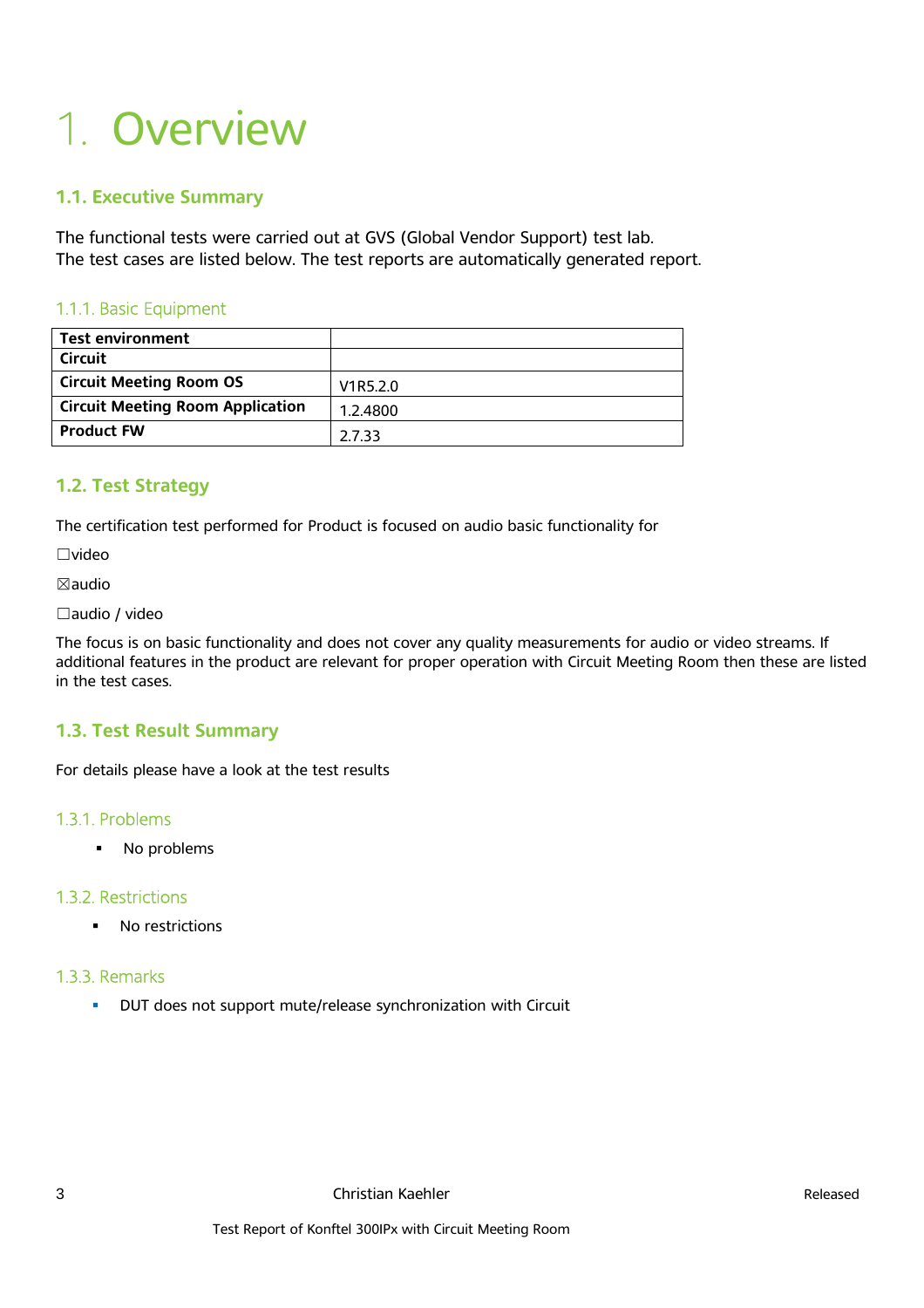#### 1.3.4. Setup



#### **Figure 1: Logical Topology Diagram Circuit Meeting Room**

Circuit Meeting Room is tested in standard configuration: Network connected via Gigabit Ethernet, output display on Full-HD capable display (single screen configuration), for speakerphones a standard web cam is connected (and vice versa) to complete the configuration. Circuit public cloud service is used for operation.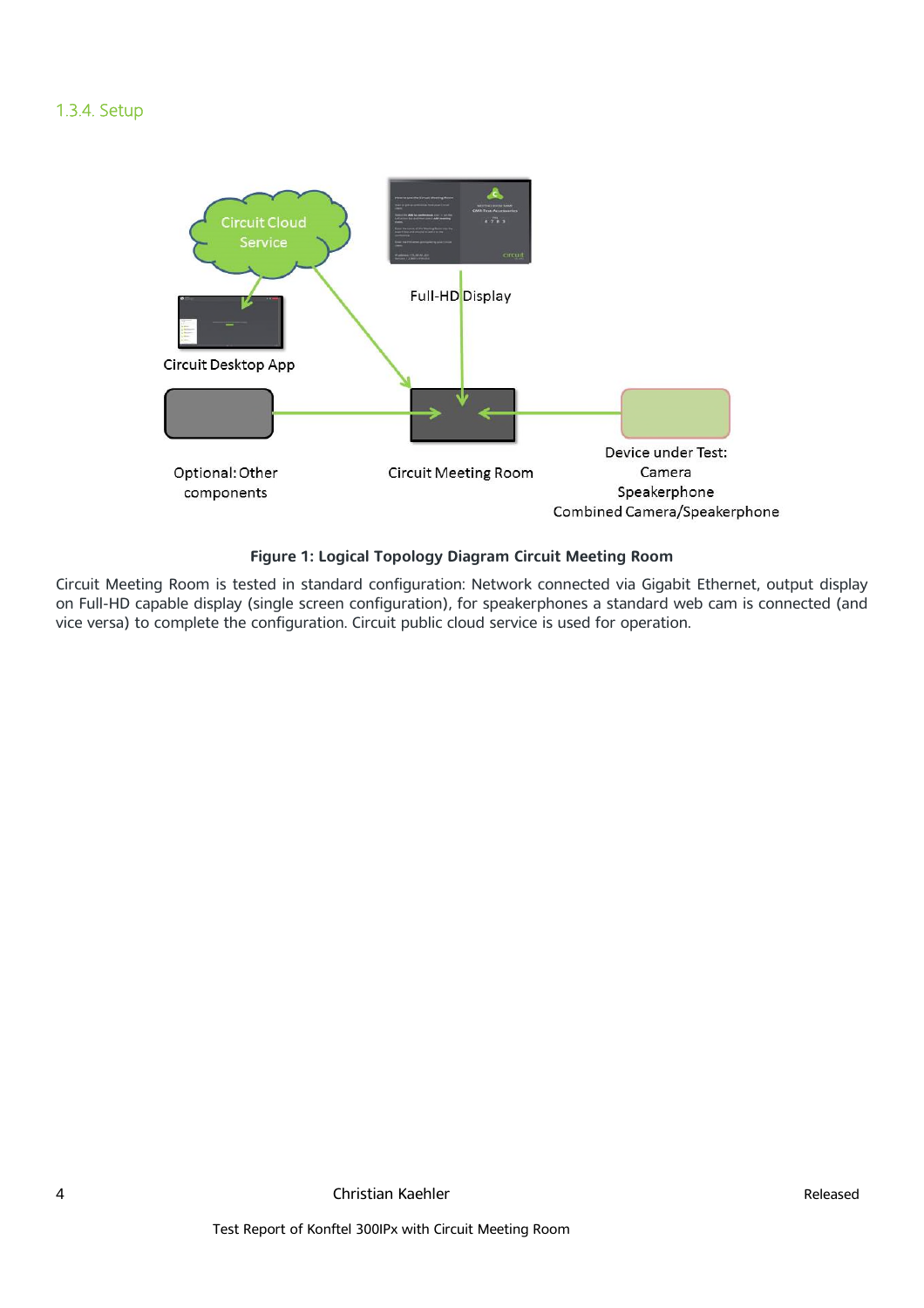### Test Results in Detail

#### **1.4. Test cases**

| <b>Key</b>         | <b>Test Description</b>                         | <b>Result</b> | <b>Comment</b>                       |
|--------------------|-------------------------------------------------|---------------|--------------------------------------|
| <b>DTHSFT-4080</b> | <b>Connection via USB</b>                       | Passed        | Connected via USB2.0                 |
|                    |                                                 |               | Detected as "300IPx"                 |
| <b>DTHSFT-4081</b> | Conference: Audio output                        | Passed        |                                      |
|                    |                                                 |               |                                      |
| <b>DTHSFT-4082</b> | Conference: Audio input                         | Passed        |                                      |
|                    |                                                 |               |                                      |
| <b>DTHSFT-4083</b> | Conference: Video input                         | Invalid       |                                      |
|                    |                                                 |               |                                      |
| <b>DTHSFT-4084</b> | Conference: Video output                        | Invalid       |                                      |
|                    |                                                 |               |                                      |
| <b>DTHSFT-4085</b> | Conference: Audio mute (local)                  | Passed        |                                      |
|                    |                                                 |               |                                      |
| <b>DTHSFT-4086</b> | Conference: Mute sync with Circuit              | Invalid       | DUT does not support synchronization |
|                    |                                                 |               | with Circuit                         |
| <b>DTHSFT-4087</b> | Conference: Release from                        | Invalid       | DUT does not support synchronization |
|                    | conference (sync with Circuit)                  |               | with Circuit                         |
| <b>DTHSFT-4088</b> | Connection and features via BT                  | Invalid       |                                      |
|                    |                                                 |               |                                      |
| <b>DTHSFT-4089</b> | Power saving                                    | Passed        |                                      |
|                    |                                                 |               |                                      |
| <b>DTHSFT-4090</b> | Telephony - interaction                         | Passed        | DUT registered with OpenScape Voice  |
|                    |                                                 |               |                                      |
|                    |                                                 |               | Parallel calls are supported         |
|                    |                                                 |               | DUT provides local audio mixing      |
| <b>DTHSFT-4091</b> | Conference: Long duration call                  | Passed        |                                      |
|                    |                                                 |               |                                      |
| <b>DTHSFT-4092</b> | Conference: Manual testing - mixed<br>scenarios | Passed        |                                      |
|                    |                                                 |               |                                      |

#### **1.5. Remarks / Appendixes**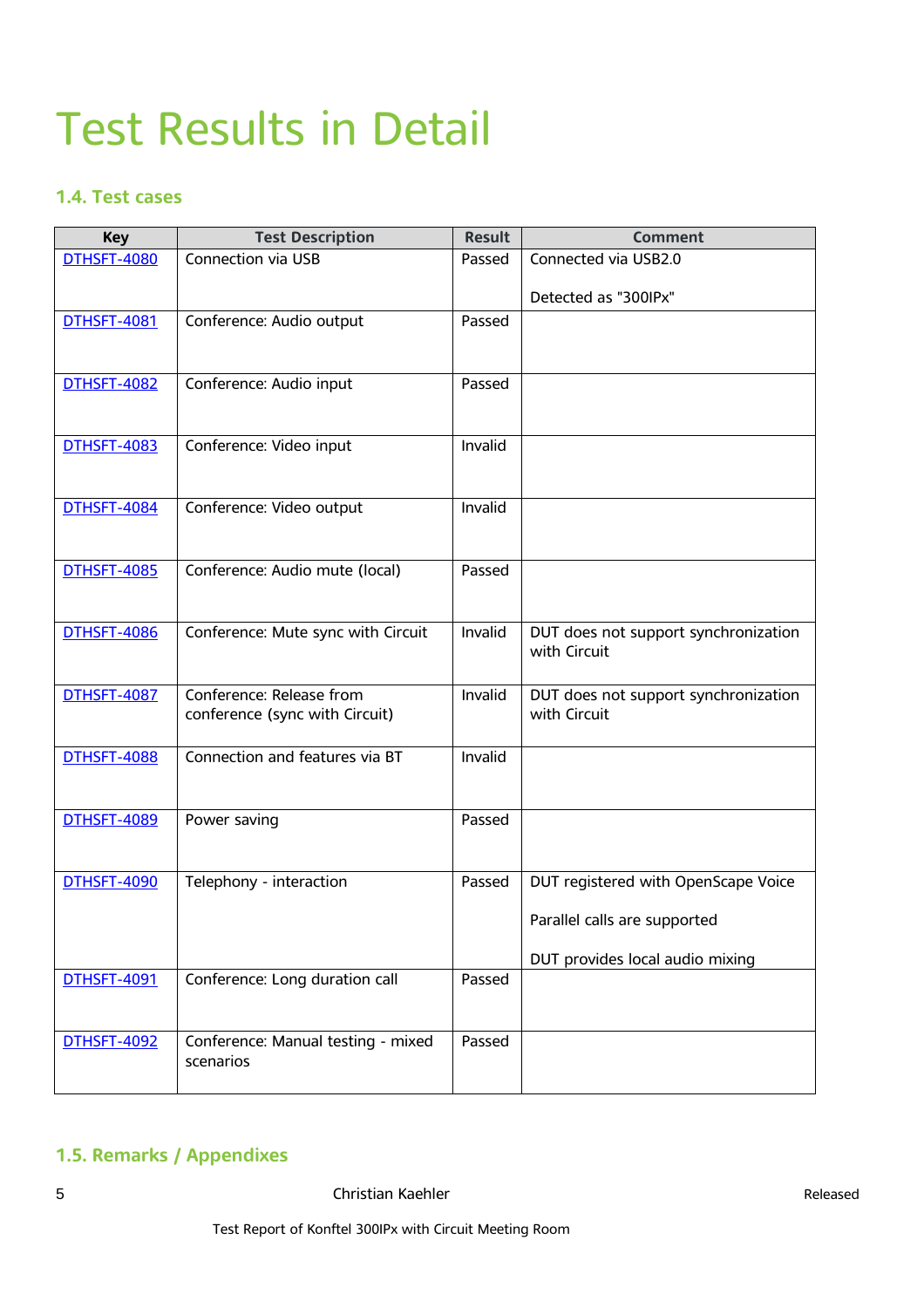#### Explanation of acronyms:

- CMR Circuit Meeting Room
- DUT Device Under Test
- INVALID Test NOT applicable as not supported by DUT
- FAILED Test case NOT successful
- PASSED Test case successful